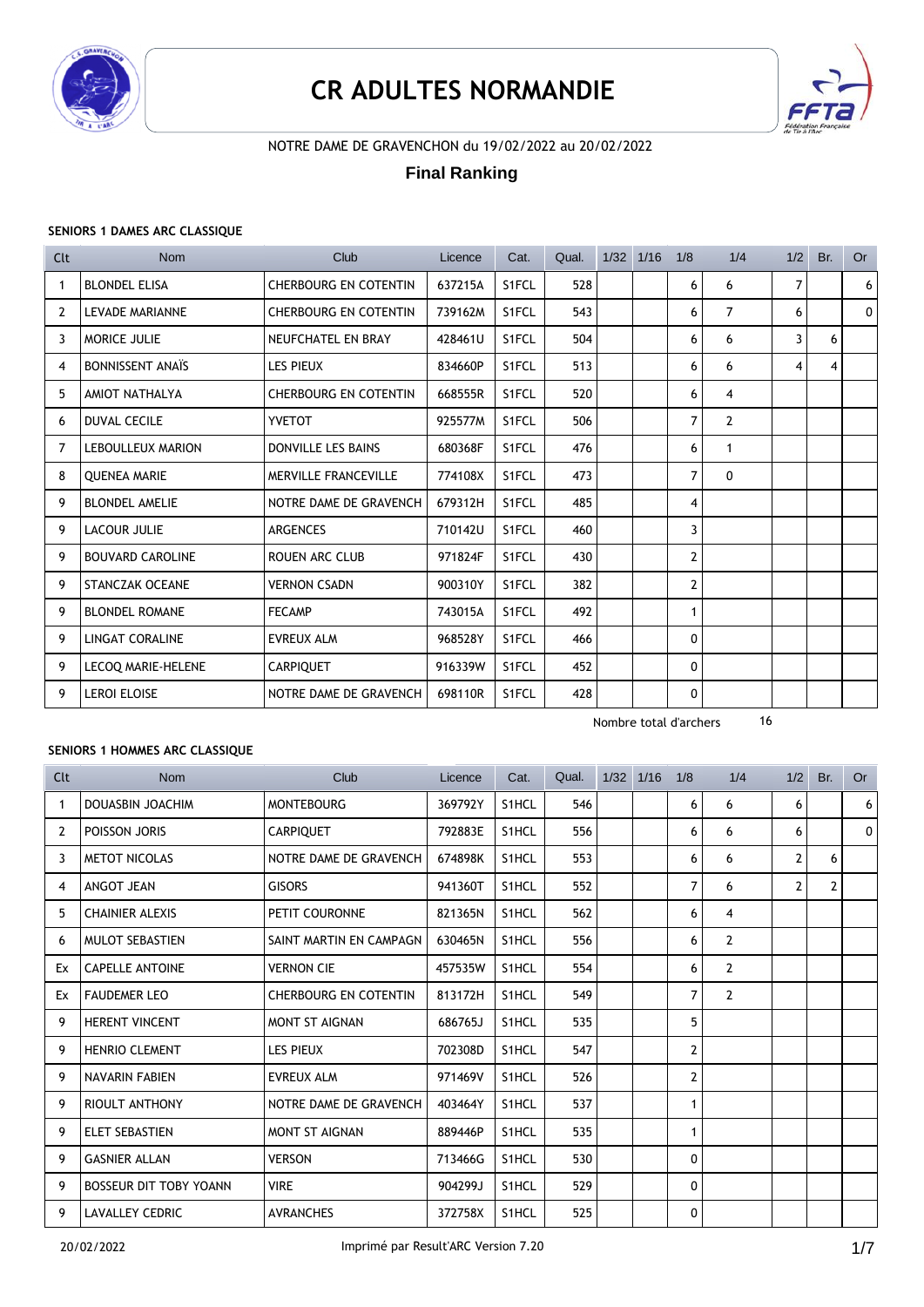|    | <b>MEYER PASCAL</b>  | <b>HEROUVILLE SAINT CLAIR</b> | 649972S | S1HCL              | 516 |  |  |  |
|----|----------------------|-------------------------------|---------|--------------------|-----|--|--|--|
| 18 | ROUVILLER AXEL       | <b>HEROUVILLE SAINT CLAIR</b> | 718250G | S1HCL              | 515 |  |  |  |
| 19 | <b>FERRAND HERVE</b> | <b>GISORS</b>                 | 783489U | S1HCL              | 511 |  |  |  |
| 20 | MOUDOULAUD TIMOTHY   | <b>HEROUVILLE SAINT CLAIR</b> | 715827Y | S <sub>1</sub> HCL | 490 |  |  |  |

#### **SENIORS 2 DAMES ARC CLASSIQUE**

| Clt            | <b>Nom</b>                      | Club                         | Licence | Cat.               | Qual. | $1/32$ $1/16$ | 1/8            | 1/4            | 1/2            | Br. | Or          |
|----------------|---------------------------------|------------------------------|---------|--------------------|-------|---------------|----------------|----------------|----------------|-----|-------------|
| $\mathbf{1}$   | FOUACE-PEOUX ALEXANDRA          | <b>CHERBOURG EN COTENTIN</b> | 277764T | S2FCL              | 546   |               | 6              | 6              | 6              |     | 6           |
| $\overline{2}$ | <b>GEST SANDRINE</b>            | PONT ST PIERRE               | 895425N | S2FCL              | 520   |               | $\overline{7}$ | 6              | 6              |     | $2^{\circ}$ |
| 3              | <b>LAINE SYLVIE</b>             | <b>GRAND COURONNE</b>        | 796838D | S <sub>2</sub> FCL | 514   |               | 6              | $\overline{7}$ | $\overline{2}$ | 6   |             |
| 4              | RENAULT CHRISTELLE              | PONT ST PIERRE               | 900888B | S <sub>2</sub> FCL | 505   |               | 6              | 6              | $\overline{4}$ | 0   |             |
| 5              | SPITZA CHARLENE                 | <b>OUISTREHAM</b>            | 754286B | S <sub>2</sub> FCL | 500   |               | 6              | 4              |                |     |             |
| Ex             | LECLERC BERANGERE               | <b>LISIEUX</b>               | 960088Z | S <sub>2</sub> FCL | 467   |               | 6              | $\overline{4}$ |                |     |             |
| $\overline{7}$ | <b>JASMIN ISABELLE</b>          | <b>EVREUX ST MICHEL</b>      | 924964W | S2FCL              | 515   |               | $\overline{7}$ | $\mathbf{1}$   |                |     |             |
| 8              | <b>CARRANO VALERIE</b>          | THURY HARCOURT               | 004541L | S2FCL              | 502   |               | 6              | $\Omega$       |                |     |             |
| 9              | JACQUETTE MARYSE                | <b>FLERS</b>                 | 904495X | S2FCL              | 480   |               | 5              |                |                |     |             |
| 9              | LAURENCE SYLVIANE               | FONTENAY LE MARMION          | 754738T | S2FCL              | 472   |               | 3              |                |                |     |             |
| 9              | <b>BEUVE SOLVEIG</b>            | ARGENCES                     | 694847U | S2FCL              | 454   |               | 3              |                |                |     |             |
| 9              | HORCHOLLE SEVERINE              | <b>PAVILLY</b>               | 952909W | S <sub>2</sub> FCL | 520   |               | $\mathbf{2}$   |                |                |     |             |
| 9              | <b>LAPERT SYLVIE</b>            | <b>FECAMP</b>                | 637211W | S <sub>2</sub> FCL | 481   |               | $\mathbf{2}$   |                |                |     |             |
| 9              | DUTEURTRE CHRISTELLE            | BEAUMONT LE ROGER RISLE      | 810867C | S <sub>2</sub> FCL | 477   |               | $\mathbf{2}$   |                |                |     |             |
| 9              | POISSON NATHALIE                | <b>CARPIQUET</b>             | 931214P | S2FCL              | 446   |               | $\overline{2}$ |                |                |     |             |
| 9              | <b>LAJOIE SABRINA</b>           | VILLERS SUR MER              | 919406E | S2FCL              | 472   |               | $\Omega$       |                |                |     |             |
| 17             | <b>MAHIEU OLIVIA</b>            | <b>ALENCON ADD</b>           | 691579S | S2FCL              | 443   |               |                |                |                |     |             |
| 18             | LERIBAULT SANDRINE              | <b>AGNEAUX</b>               | 792975E | S2FCL              | 432   |               |                |                |                |     |             |
| 19             | <b>GRAINDOR-GOMONT CAROLINE</b> | NOTRE DAME DE GRAVENCH       | 986665M | S <sub>2</sub> FCL | 427   |               |                |                |                |     |             |
| 20             | <b>TOURNACHE ELODIE</b>         | <b>T.R.A.C.</b>              | 994147V | S <sub>2</sub> FCL | 372   |               |                |                |                |     |             |
| 21             | PAUTREL ANNIE                   | <b>CARPIQUET</b>             | 909571P | S2FCL              | 363   |               |                |                |                |     |             |
| 22             | <b>VARIN DANIELLE</b>           | DONVILLE LES BAINS           | 733378A | S <sub>2</sub> FCL | 359   |               |                |                |                |     |             |
| 23             | <b>LACOUR SONIA</b>             | <b>ARGENCES</b>              | 791033U | S <sub>2</sub> FCL | 350   |               |                |                |                |     |             |
| 24             | <b>TURCK NATHALIE</b>           | <b>AVRANCHES</b>             | 788790F | S2FCL              | 41    |               |                |                |                |     |             |

Nombre total d'archers 24

#### **SENIORS 2 HOMMES ARC CLASSIQUE**

| Clt            | Nom                          | Club                           | Licence | Cat.               | Qual. | 1/32 | 1/16 | 1/8 | 1/4            | 1/2 | Br. | <b>Or</b>      |
|----------------|------------------------------|--------------------------------|---------|--------------------|-------|------|------|-----|----------------|-----|-----|----------------|
|                | <b>GRECIET GHYSLAIN</b>      | <b>CAEN</b>                    | 204206N | S2HCL              | 519   |      | 6    | 6   | 6              |     |     | $\overline{7}$ |
| $\overline{2}$ | <b>DUTEURTRE EMMANUEL</b>    | <b>BEAUMONT LE ROGER RISLE</b> | 810865A | S2HCL              | 520   |      | 6    | 6   | 7              | 7   |     | 3              |
| 3              | <b>BLONDEL LAURENT</b>       | <b>FECAMP</b>                  | 619100K | S2HCL              | 528   |      | 6    | 6   | 7              | 5   | 6   |                |
| 4              | DIEP CHAN-VANDY              | <b>BEAUMONT LE ROGER RISLE</b> | 342255S | S2HCL              | 540   |      | 6    | 6   | 6              | 5   | 5   |                |
| 5              | <b>PREVOST MICHEL</b>        | <b>BEAUMONT LE ROGER RISLE</b> | 720025L | S <sub>2</sub> HCL | 542   |      | 6    | 7   | 3              |     |     |                |
| 6              | RICHARD MICKAEL              | <b>FALAISE</b>                 | 900009W | S2HCL              | 530   |      | 6    | 6   | $\overline{2}$ |     |     |                |
| $\overline{7}$ | <b>CHANCEREL DAVID</b>       | <b>FECAMP</b>                  | 815824R | S2HCL              | 511   |      | 6    | 7   |                |     |     |                |
| 8              | <b>BOURGEOIS JEAN MAYEUL</b> | <b>VERNON CIE</b>              | 996397R | S2HCL              | 528   |      | 6    | 6   | $\mathbf{0}$   |     |     |                |
| 9              | <b>VAUTIER STEVE</b>         | <b>MONTEBOURG</b>              | 953859D | S2HCL              | 536   |      | 6    | 5   |                |     |     |                |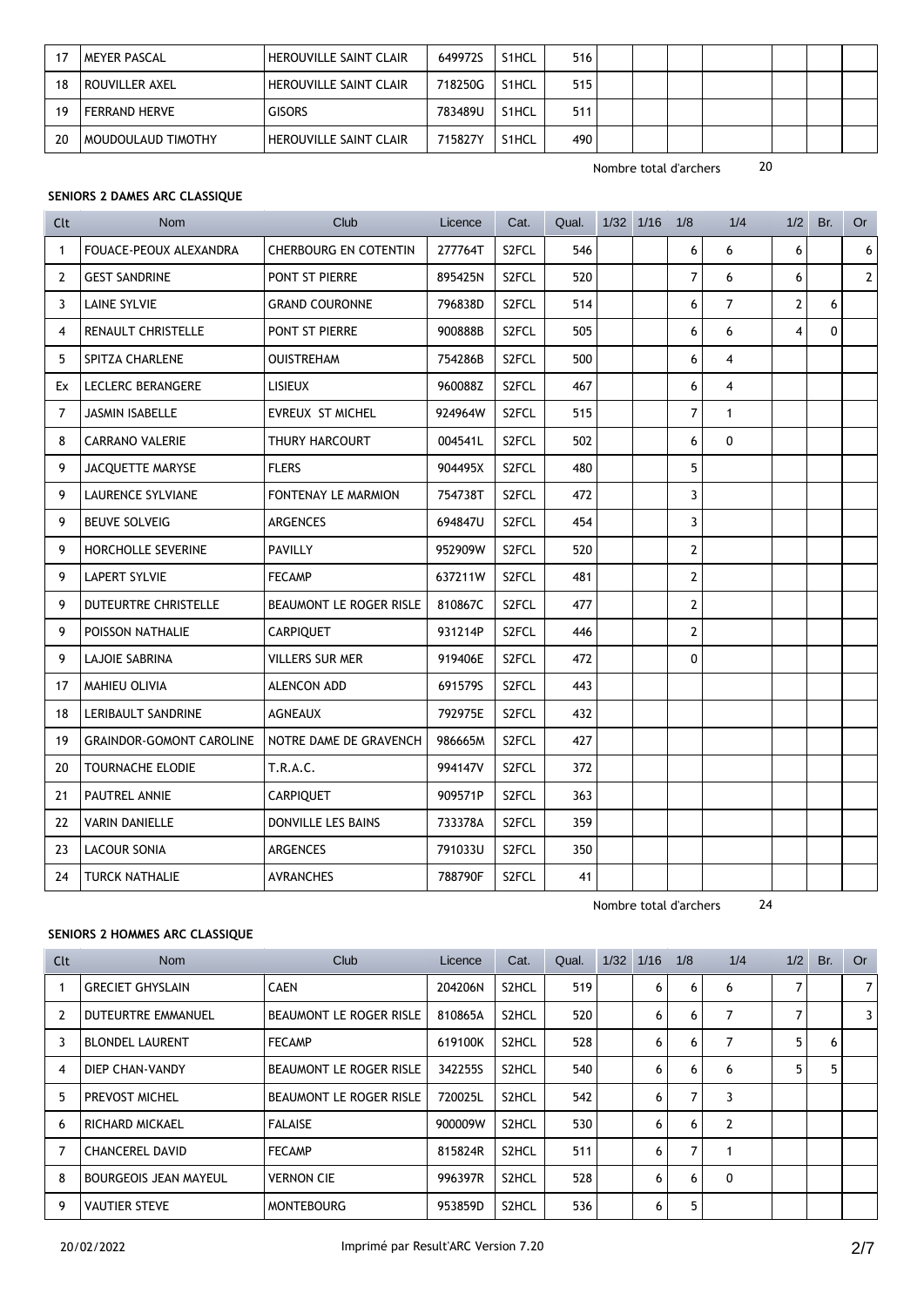| 9  | <b>GUYLLIERMINETTI NICOLAS</b> | <b>VERNON CSADN</b>     | 994222B | S2HCL              | 527 | 6              | 4            |  |  |
|----|--------------------------------|-------------------------|---------|--------------------|-----|----------------|--------------|--|--|
| 9  | <b>FROGE YANNICK</b>           | ST AUBIN LES ELBEUF     | 884246M | S2HCL              | 496 | 6              | 4            |  |  |
| 9  | <b>LEROY STEPHANE</b>          | LE HAVRE CHTA           | 958374L | S2HCL              | 516 | 7              | 3            |  |  |
| 9  | VANISOUVONG PHONESAVANH        | PONT AUDEMER            | 806842C | S2HCL              | 515 | 7              | 2            |  |  |
| 9  | NICOLAS CHRISTIAN              | <b>VERNON CIE</b>       | 927316C | S2HCL              | 510 | 6              | $\mathbf{2}$ |  |  |
| 9  | <b>ZEDE STEPHANE</b>           | <b>VERNON CIE</b>       | 927329S | S2HCL              | 495 | 6              | $\mathbf{2}$ |  |  |
| 9  | <b>CHAINIER FRANCOIS</b>       | <b>VERNON CIE</b>       | 728865V | S <sub>2</sub> HCL | 523 | $\overline{7}$ | $\Omega$     |  |  |
| 17 | DONY FRÉDÉRIC                  | ROUEN ARC CLUB          | 958965D | S2HCL              | 518 | 5              |              |  |  |
| 17 | EDARD DOMINIQUE                | <b>DOMFRONT</b>         | 464064T | S2HCL              | 538 | 4              |              |  |  |
| 17 | BERTHEREAU ANTHONY             | ST ROMAIN DE COLBOSC    | 898467V | S <sub>2</sub> HCL | 533 | $\overline{4}$ |              |  |  |
| 17 | <b>BENOIST MARKYANN</b>        | DOUVRES LA DELIVRANDE   | 941077K | S <sub>2</sub> HCL | 520 | $\overline{4}$ |              |  |  |
| 17 | <b>QUEVAL SIMON</b>            | PONT ST PIERRE          | 345271V | S2HCL              | 523 | $\mathbf{2}$   |              |  |  |
| 17 | <b>LICHTY FREDERIK</b>         | NEUFCHATEL EN BRAY      | 783882W | S2HCL              | 510 | $\overline{2}$ |              |  |  |
| 17 | <b>GOBERON FRANCK</b>          | <b>LISIEUX</b>          | 920598A | S2HCL              | 497 | $\overline{2}$ |              |  |  |
| 17 | <b>DUREL THIERRY</b>           | ST PIERRE SUR DIVES     | 672102W | S2HCL              | 494 | $\overline{2}$ |              |  |  |
| 17 | <b>LEPONT FABRICE</b>          | <b>FECAMP</b>           | 877809R | S2HCL              | 518 | $\mathbf{1}$   |              |  |  |
| 17 | <b>LECOCQ FABRICE</b>          | ST LO                   | 798075Y | S <sub>2</sub> HCL | 509 | $\mathbf{1}$   |              |  |  |
| 17 | PEOUX SILVERE                  | CHERBOURG EN COTENTIN   | 330808Z | S <sub>2</sub> HCL | 514 |                |              |  |  |
| 17 | TURCK ALAIN                    | <b>AVRANCHES</b>        | 674697S | S2HCL              | 505 |                |              |  |  |
| 17 | DUHAMEL GREGORY                | <b>EPOUVILLE</b>        | 308805H | S <sub>2</sub> HCL | 504 |                |              |  |  |
| 17 | <b>VALLOIS MARC</b>            | PETIT COURONNE          | 710769A | S <sub>2</sub> HCL | 501 |                |              |  |  |
| 17 | <b>VAUTIER FREDERIC</b>        | <b>AUFFAY</b>           | 364762F | S2HCL              | 496 |                |              |  |  |
| 17 | EPINETTE NICOLAS               | <b>CARPIQUET</b>        | 369277N | S2HCL              | 494 |                |              |  |  |
| 33 | <b>QUEMIN SEBASTIEN</b>        | SOTTEVILLE LES ROUEN    | 633785X | S <sub>2</sub> HCL | 493 |                |              |  |  |
| 34 | <b>GRIPPON SYLVAIN</b>         | NOTRE DAME DE GRAVENCH  | 933783G | S <sub>2</sub> HCL | 486 |                |              |  |  |
| 35 | LACOLLEY FRANCOIS              | CARPIQUET               | 940818D | S2HCL              | 485 |                |              |  |  |
| 36 | <b>QUETARD EMMANUEL</b>        | <b>OFFRANVILLE</b>      | 709285M | S2HCL              | 484 |                |              |  |  |
| 37 | <b>CARRANO CHRISTOPHE</b>      | THURY HARCOURT          | 202696X | S2HCL              | 482 |                |              |  |  |
| 38 | <b>DUPREY PASCAL</b>           | ST SEBASTIEN DE MORSENT | 765571T | S2HCL              | 482 |                |              |  |  |
| 39 | QUEILLE JEAN LUC               | COURSEULLES SUR MER     | 895815M | S2HCL              | 472 |                |              |  |  |
| 40 | ROBERT FREDERIC                | <b>EPOUVILLE</b>        | 919386H | S2HCL              | 452 |                |              |  |  |
| 41 | LAIR CLAUDE                    | LISIEUX                 | 960077M | S2HCL              | 408 |                |              |  |  |
| 42 | POLLET STEPHANE                | NOTRE DAME DE GRAVENCH  | 977037X | S2HCL              | 276 |                |              |  |  |

#### **SENIORS 3 DAMES ARC CLASSIQUE**

| Clt | <b>Nom</b>                | Club                 | Licence | Cat.  | Qual. | 1/32 | 1/16 | 1/8 | 1/4 | 1/2 | Br. | Or |
|-----|---------------------------|----------------------|---------|-------|-------|------|------|-----|-----|-----|-----|----|
|     | <b>MURAIL FRANCOISE</b>   | EVREUX ST MICHEL     | 827827M | S3FCL | 498   |      |      |     | 6   | 6   |     | 6. |
|     | <b>BUFFET SYLVIANE</b>    | ST PIERRE SUR DIVES  | 878899A | S3FCL | 321   |      |      |     |     |     |     |    |
|     | DUBOIS-ROUILLE JOCELYNE   | MORTAGNE AU PERCHE   | 667446K | S3FCL | 495   |      |      |     | 6   |     | 6   |    |
| 4   | MARGAS ELIANE             | SAINT VALERY EN CAUX | 455144X | S3FCL | 453   |      |      |     |     | 4   |     |    |
| 5   | LEGORGEU-SOLDINI FRANCINE | AGNEAUX              | 814423T | S3FCL | 466   |      |      |     |     |     |     |    |
| Ex  | REGNAULT JACQUELINE       | <b>OUISTREHAM</b>    | 962879H | S3FCL | 416   |      |      |     | 5   |     |     |    |

Nombre total d'archers 6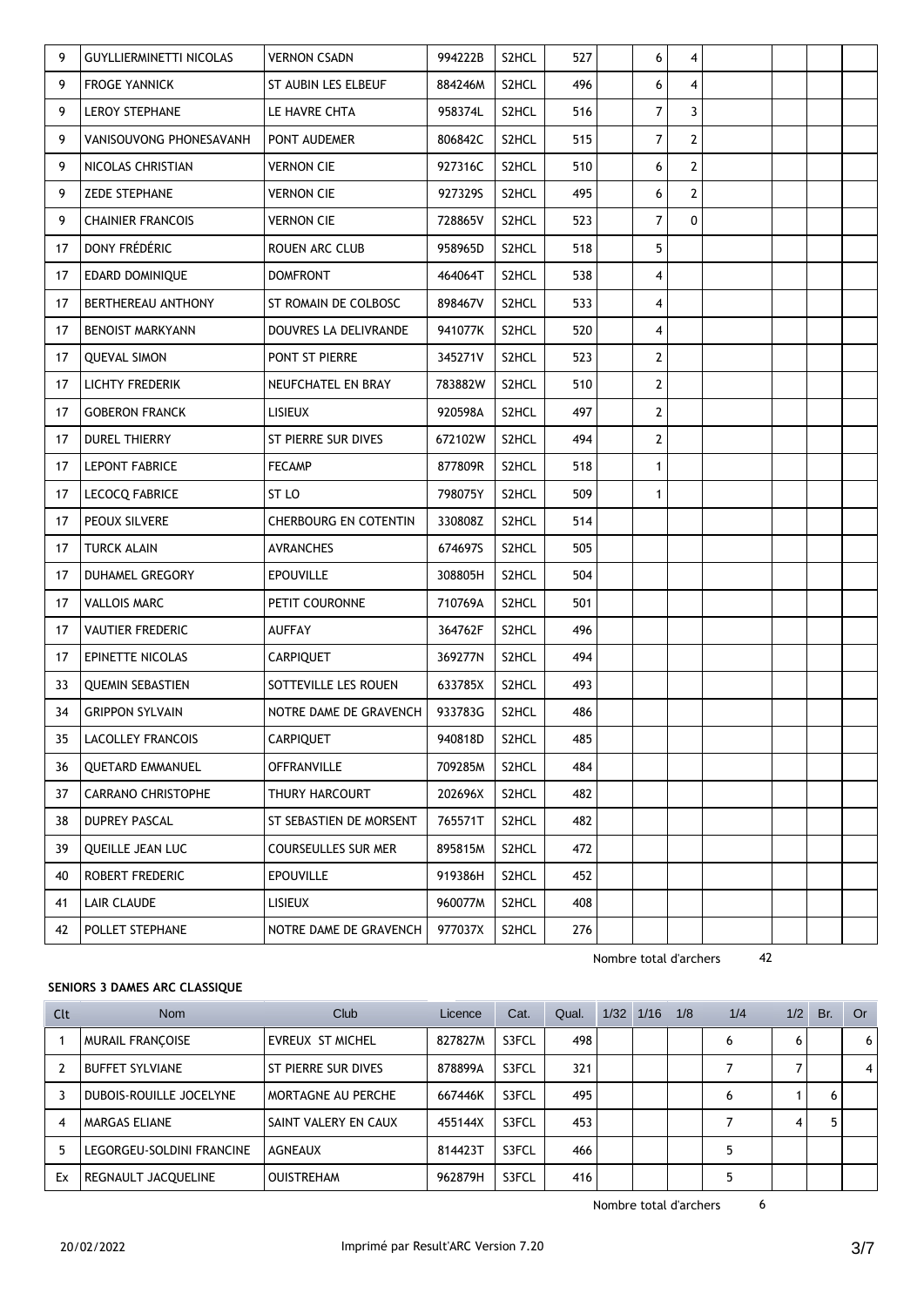#### **SENIORS 3 HOMMES ARC CLASSIQUE**

| Clt            | <b>Nom</b>                | Club                    | Licence | Cat.  | Qual. | $1/32$ $1/16$  | 1/8            | 1/4            | 1/2 | Br. | Or |
|----------------|---------------------------|-------------------------|---------|-------|-------|----------------|----------------|----------------|-----|-----|----|
| 1              | <b>BILLIEZ PIERRE LUC</b> | SAINT VALERY EN CAUX    | 277496B | S3HCL | 536   | 6              | 6              | 6              | 6   |     | 6  |
| $\overline{2}$ | <b>VALLEE JEAN PAUL</b>   | <b>CAEN</b>             | 275539Z | S3HCL | 542   | 6              | 6              | 6              | 6   |     | 4  |
| 3              | <b>MASSON DIDIER</b>      | <b>COUTANCES</b>        | 235727A | S3HCL | 554   | 6              | 6              | 6              | 5   | 6   |    |
| 4              | ADDE GERARD               | <b>SEES</b>             | 265456P | S3HCL | 542   | 6              | 6              | $\overline{7}$ | 4   | 0   |    |
| Ex             | <b>VAUTIER MARCEL</b>     | MERVILLE FRANCEVILLE    | 895277C | S3HCL | 414   | 6              | $\overline{7}$ | 5              |     |     |    |
| 6              | <b>CATTE OLIVIER</b>      | <b>ROUEN ARC CLUB</b>   | 771219G | S3HCL | 421   | 6              | $\overline{7}$ | $\mathbf{2}$   |     |     |    |
| 7              | REGNAULT JEAN-LOUIS       | AGNEAUX                 | 221197G | S3HCL | 542   | 6              | 6              | 0              |     |     |    |
| Ex             | <b>ESCUDIER ALAIN</b>     | PETIT COURONNE          | 360559M | S3HCL | 501   | 7              | 6              | 0              |     |     |    |
| 9              | <b>BONILLO ROBERT</b>     | BAYEUX                  | 753455Y | S3HCL | 471   | 6              | 3              |                |     |     |    |
| 9              | <b>BERNUIT PHILIPPE</b>   | <b>VERNON CIE</b>       | 393509C | S3HCL | 468   | 6              | $\overline{2}$ |                |     |     |    |
| 9              | <b>SORIN MARC</b>         | SOTTEVILLE LES ROUEN    | 349691Z | S3HCL | 467   | 6              | $\overline{2}$ |                |     |     |    |
| 9              | <b>RIBET MICHEL</b>       | ST ROMAIN DE COLBOSC    | 815449H | S3HCL | 432   | $\overline{7}$ | $\mathbf{2}$   |                |     |     |    |
| 9              | <b>BENARD DIDIER</b>      | <b>GRAND QUEVILLY</b>   | 453063K | S3HCL | 494   | 6              | $\mathbf{1}$   |                |     |     |    |
| 9              | <b>LEBRUN MICHEL</b>      | <b>FLERS</b>            | 688894Y | S3HCL | 468   | 6              | $\mathbf 0$    |                |     |     |    |
| 9              | <b>FLANDRIN PHILIPPE</b>  | MERVILLE FRANCEVILLE    | 901235D | S3HCL | 456   | 6              | 0              |                |     |     |    |
| 9              | DAGICOUR REMI             | NEUFCHATEL EN BRAY      | 468428L | S3HCL | 448   | 6              | $\mathbf{0}$   |                |     |     |    |
| 17             | <b>JAMIN MARC</b>         | SOTTEVILLE LES ROUEN    | 856236S | S3HCL | 474   | 5              |                |                |     |     |    |
| 17             | <b>LATUR GILLES</b>       | <b>BAYEUX</b>           | 921984G | S3HCL | 483   | 4              |                |                |     |     |    |
| 17             | <b>NOEL GERARD</b>        | <b>ARGENCES</b>         | 267693W | S3HCL | 464   | 4              |                |                |     |     |    |
| 17             | PIQUEL JOEL               | T.R.A.C.                | 606842L | S3HCL | 419   | $\overline{4}$ |                |                |     |     |    |
| 17             | POULAIN PATRICK           | SOTTEVILLE LES ROUEN    | 716564Z | S3HCL | 405   | 4              |                |                |     |     |    |
| 17             | <b>GOUNARI NICOLAS</b>    | SAINT VALERY EN CAUX    | 882864K | S3HCL | 393   | 4              |                |                |     |     |    |
| 17             | SORIN HUBERT              | <b>VERSON</b>           | 838475L | S3HCL | 416   | 3              |                |                |     |     |    |
| 17             | <b>VATTIER JOHNY</b>      | SAINT MARTIN EN CAMPAGN | 772440J | S3HCL | 535   | $\mathbf{2}$   |                |                |     |     |    |
| 17             | NICOLAS GILBERT           | <b>GRAND COURONNE</b>   | 397577Z | S3HCL | 446   | 2              |                |                |     |     |    |
| 17             | <b>BUQUET GUY</b>         | <b>GRAND QUEVILLY</b>   | 797111A | S3HCL | 444   | $\overline{2}$ |                |                |     |     |    |
| 17             | JEANNE DIDIER             | FONTENAY LE MARMION     | 954708B | S3HCL | 451   |                |                |                |     |     |    |
| 17             | <b>HAUTEUR MARC</b>       | <b>CARPIQUET</b>        | 717062R | S3HCL | 446   |                |                |                |     |     |    |
| 17             | COUPE JOEL                | <b>GRAND QUEVILLY</b>   | 360556J | S3HCL | 442   |                |                |                |     |     |    |
| 17             | RICHARD DANIEL            | MERVILLE FRANCEVILLE    | 656486X | S3HCL | 412   |                |                |                |     |     |    |
| 17             | MORICE PHILIPPE           | <b>YVETOT</b>           | 424555Y | S3HCL | 399   |                |                |                |     |     |    |
| 17             | DESBROSSES ALAIN          | <b>CAEN</b>             | 916609P | S3HCL | 382   |                |                |                |     |     |    |
| 33             | MARGAS JEAN-FRANCOIS      | SAINT VALERY EN CAUX    | 612086L | S3HCL | 378   |                |                |                |     |     |    |

Nombre total d'archers 33

#### **SENIORS 1 DAMES ARC A POULIES**

| Clt | <b>Nom</b>          | Club               | Licence | Cat.  | Qual. | 1/32 | 1/16 | 1/8 | 1/4 | 1/2 | Br. | Or  |
|-----|---------------------|--------------------|---------|-------|-------|------|------|-----|-----|-----|-----|-----|
|     | FRAIGNEAU CLEMENCE  | MONT ST AIGNAN     | 662170A | S1FCO | 571   |      |      |     |     | 142 |     | 144 |
|     | DUMESNIL EMILIE     | NEUFCHATEL EN BRAY | 640189H | S1FCO | 567   |      |      |     |     | 143 |     | 143 |
|     | <b>DUCLOS MARIE</b> | MONT ST AIGNAN     | 973932X | S1FCO | 567   |      |      |     |     | 138 | 138 |     |

Nombre total d'archers 3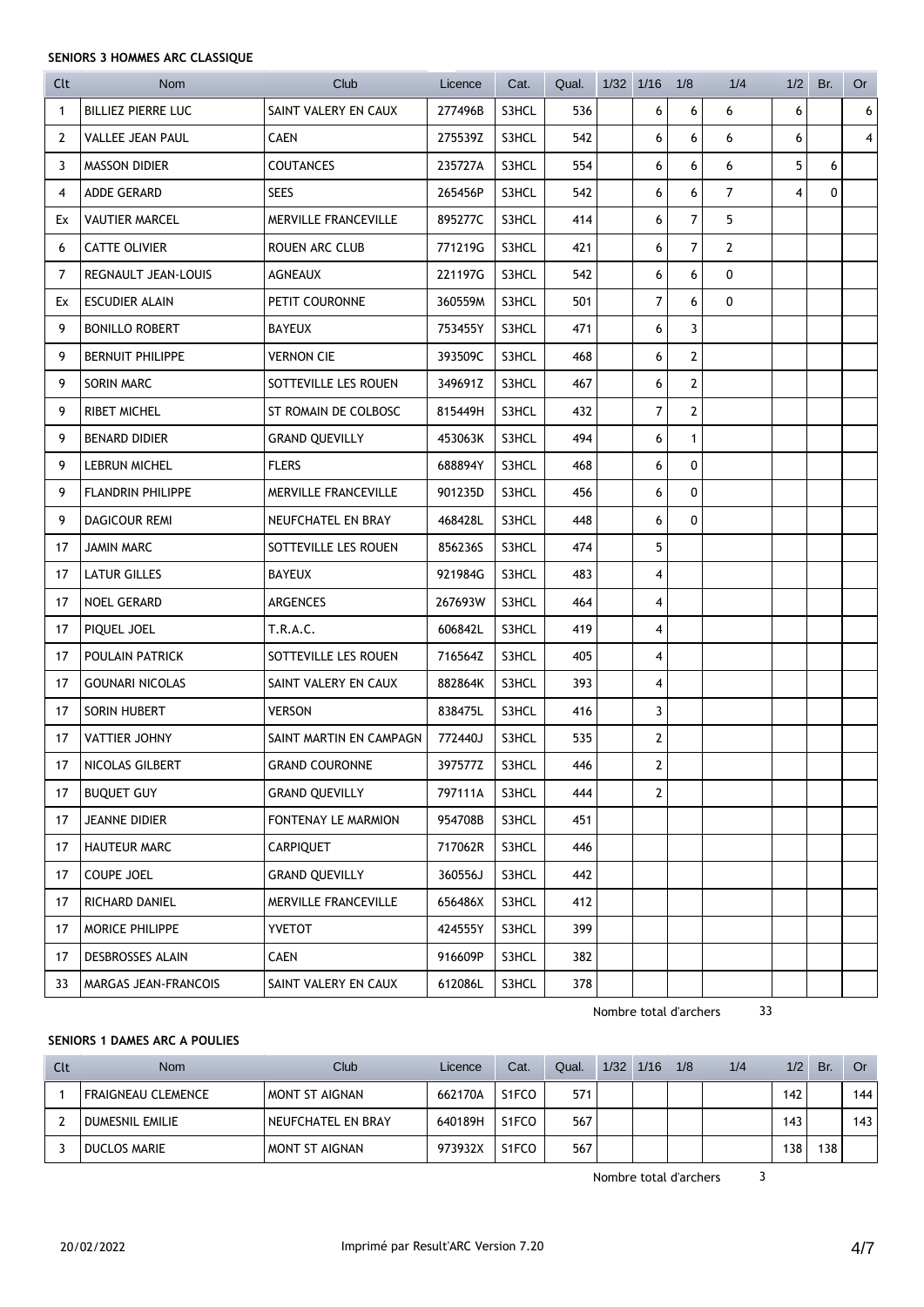#### **SENIORS 1 HOMMES ARC A POULIES**

| Clt | <b>Nom</b>                 | Club                       | Licence | Cat.               | Qual. | 1/32 | 1/16 | 1/8 | 1/4 | 1/2 | Br. | <b>Or</b> |
|-----|----------------------------|----------------------------|---------|--------------------|-------|------|------|-----|-----|-----|-----|-----------|
|     | <b>LEROY JEAN-BAPTISTE</b> | LES ANDELYS                | 373447W | S1HCO              | 577   |      |      |     | 144 | 144 |     | 144       |
|     | <b>FAUTRAT QUENTIN</b>     | <b>BREHAL</b>              | 664413N | S <sub>1</sub> HCO | 583   |      |      |     | 141 | 146 |     | 141       |
|     | <b>BOULANGER GAUTHIER</b>  | LES ANDELYS                | 981537N | S <sub>1</sub> HCO | 569   |      |      |     | 144 | 144 | 143 |           |
| 4   | <b>ENGELS THOMAS</b>       | <b>COURSEULLES SUR MER</b> | 702538D | S <sub>1</sub> HCO | 567   |      |      |     | 145 | 142 | 142 |           |
| 5   | <b>BIHEL OLIVIER</b>       | <b>LES PIEUX</b>           | 433854F | S <sub>1</sub> HCO | 561   |      |      |     | 144 |     |     |           |
| 6   | <b>FONTAINE DAMIEN</b>     | <b>CARPIOUET</b>           | 811195J | S <sub>1</sub> HCO | 553   |      |      |     | 139 |     |     |           |
|     | PALY JOCELIN               | FONTENAY LE MARMION        | 793134C | S1HCO              | 556   |      |      |     | 137 |     |     |           |
| 8   | <b>LAVISSE GILLES</b>      | NEUFCHATEL EN BRAY         | 400047J | S <sub>1</sub> HCO | 559   |      |      |     | 136 |     |     |           |

Nombre total d'archers 8

#### **SENIORS 2 DAMES ARC A POULIES**

| Clt | Nom                        | Club                       | Licence | Cat.               | Qual. | $1/32$ $1/16$ | 1/8 | 1/4 | 1/2 | Br. | Or  |
|-----|----------------------------|----------------------------|---------|--------------------|-------|---------------|-----|-----|-----|-----|-----|
|     | <b>GREGOIRE CAROLE</b>     | PETIT COURONNE             | 939146L | S <sub>2</sub> FCO | 538   |               |     | 139 | 142 |     | 136 |
|     | <b>BARREAU MARIE FLORE</b> | EVREUX ALM                 | 595818D | S <sub>2</sub> FCO | 534   |               |     | 138 | 137 |     | 125 |
| 3   | DARCILLON CECILE           | <b>FONTENAY LE MARMION</b> | 771397A | S <sub>2</sub> FCO | 559   |               |     | 139 | 137 | 142 |     |
| 4   | <b>BASLY CATHERINE</b>     | ST PIERRE SUR DIVES        | 954639B | S <sub>2</sub> FCO | 521   |               |     | 136 | 132 | 132 |     |
| Ex  | LECOMTE ANNE-SOPHIE        | ST AUBIN LES ELBEUF        | 697849G | S <sub>2</sub> FCO | 536   |               |     | 136 |     |     |     |
| 6   | POULINGUE VALERIE          | ST PIERRE SUR DIVES        | 814319E | S <sub>2</sub> FCO | 551   |               |     | 133 |     |     |     |
|     | SABLIN BENEDICTE           | NOTRE DAME DE GRAVENCH     | 979203B | S <sub>2</sub> FCO | 544   |               |     | 132 |     |     |     |
| Ex  | ROTROU ANNE MARIE          | <b>CARPIQUET</b>           | 909835B | S <sub>2</sub> FCO | 509   |               |     | 132 |     |     |     |

Nombre total d'archers 8

#### **SENIORS 2 HOMMES ARC A POULIES**

| Clt | <b>Nom</b>                | Club                         | Licence | Cat.                           | Qual. | 1/32 1/16 | 1/8 | 1/4 | 1/2 | Br. | <b>Or</b> |
|-----|---------------------------|------------------------------|---------|--------------------------------|-------|-----------|-----|-----|-----|-----|-----------|
| 1   | POULINGUE OLIVIER         | ST PIERRE SUR DIVES          | 672124V | S <sub>2</sub> HC <sub>O</sub> | 574   |           | 144 | 145 | 147 |     | 145       |
| 2   | <b>BERGUIN PHILIPPE</b>   | <b>MONT ST AIGNAN</b>        | 599974W | S <sub>2</sub> HCO             | 580   |           | 143 | 142 | 142 |     | 140       |
| 3   | LHERMINIER YVAN           | PETIT COURONNE               | 729199H | S <sub>2</sub> HCO             | 573   |           | 145 | 145 | 144 | 146 |           |
| 4   | <b>BRACHAIS GUILLAUME</b> | <b>BERNAY</b>                | 862499Z | S <sub>2</sub> HCO             | 572   |           | 144 | 144 | 142 | 144 |           |
| 5   | <b>DARCILLON DENIS</b>    | <b>FONTENAY LE MARMION</b>   | 771395Y | S <sub>2</sub> HC <sub>O</sub> | 572   |           | 144 | 144 |     |     |           |
| 6   | <b>FOLLET SEBASTIEN</b>   | MONT ST AIGNAN               | 433898D | S <sub>2</sub> HCO             | 569   |           | 141 | 142 |     |     |           |
| 7   | <b>BARREAU PATRICK</b>    | ST SEBASTIEN DE MORSENT      | 343759B | S <sub>2</sub> HC <sub>O</sub> | 564   |           | 149 | 141 |     |     |           |
| 8   | LEBOUGAULT ARNAUD         | <b>LES ANDELYS</b>           | 832558E | S2HCO                          | 569   |           | 141 | 139 |     |     |           |
| 9   | SOSNIERZ ARNAUD           | <b>ARGENCES</b>              | 351959P | S <sub>2</sub> HCO             | 563   |           | 142 |     |     |     |           |
| 9   | <b>PAYA JEAN-FRANCOIS</b> | <b>OUISTREHAM</b>            | 781155G | S <sub>2</sub> HCO             | 562   |           | 140 |     |     |     |           |
| 9   | <b>LEGRAND CHRISTOPHE</b> | <b>ARGENCES</b>              | 732164F | S <sub>2</sub> HCO             | 560   |           | 140 |     |     |     |           |
| 9   | <b>GERVAISE PASCAL</b>    | <b>COUTANCES</b>             | 608106K | S2HCO                          | 558   |           | 140 |     |     |     |           |
| 9   | <b>BASLY BENOIT</b>       | ST PIERRE SUR DIVES          | 448032S | S2HCO                          | 556   |           | 139 |     |     |     |           |
| 9   | <b>BRIERE LOIC</b>        | MONT ST AIGNAN               | 382847N | S <sub>2</sub> HCO             | 555   |           | 139 |     |     |     |           |
| 9   | <b>DUBOC FRANCK</b>       | <b>BEUZEVILLE LA GRENIER</b> | 603485M | S <sub>2</sub> HCO             | 560   |           | 137 |     |     |     |           |
| 9   | ROUX JEAN-PHILIPPE        | ALENCON ADD                  | 612290H | S <sub>2</sub> HCO             | 539   |           | 137 |     |     |     |           |

Nombre total d'archers 16

#### **SENIORS 3 DAMES ARC A POULIES**

Clt Nom Club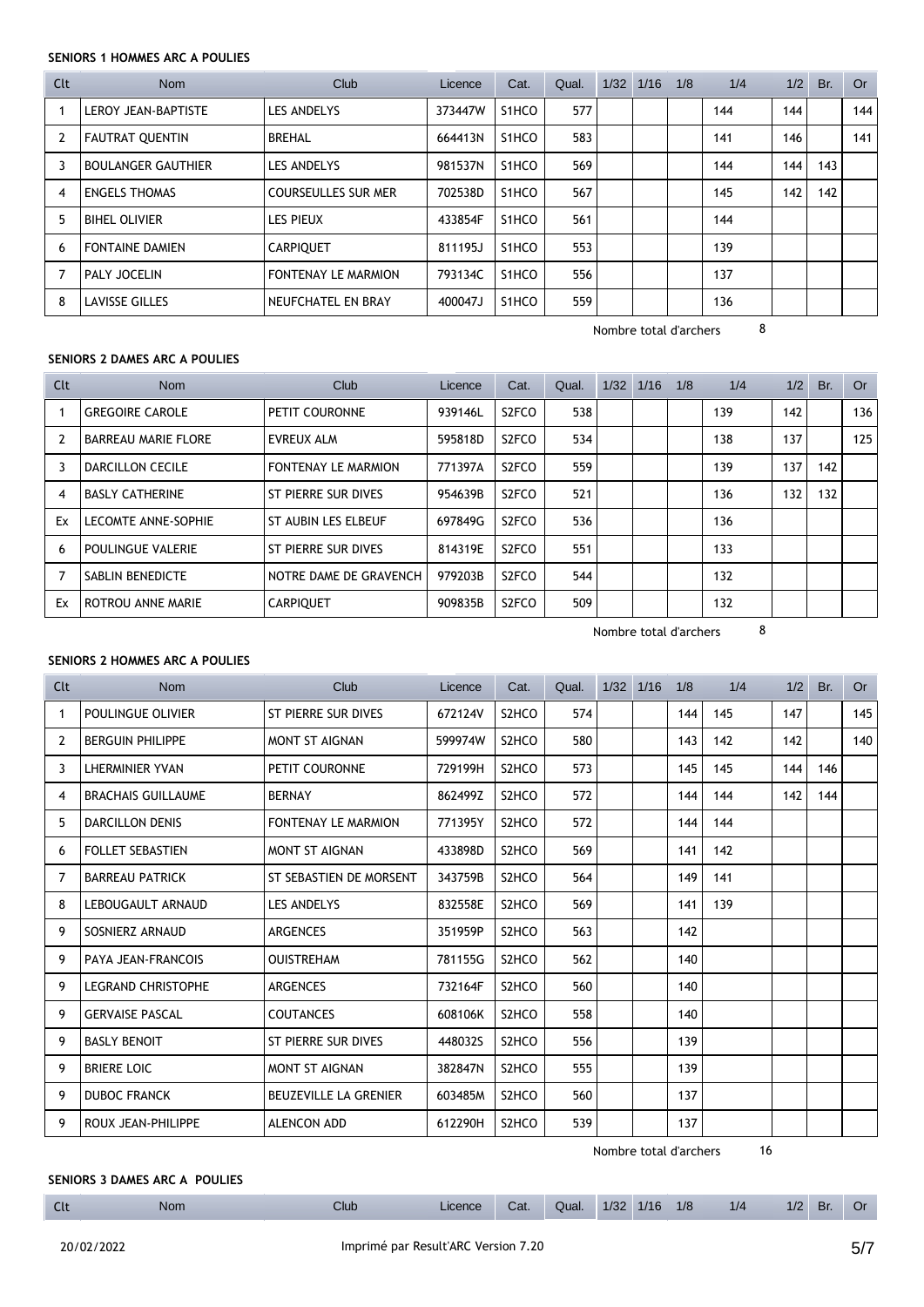| $\sim$<br>S3FCO<br><b>COURSEULLES SUR MER</b><br>848184P<br><b>COLETTE</b><br><b>DETIT</b><br>∍∠∠ |
|---------------------------------------------------------------------------------------------------|
|---------------------------------------------------------------------------------------------------|

#### **SENIORS 3 HOMMES ARC A POULIES**

| Clt | Nom                         | Club                    | Licence | Cat.  | Qual. | $1/32$ $1/16$ | 1/8 | 1/4 | 1/2 | Br. | <b>Or</b> |
|-----|-----------------------------|-------------------------|---------|-------|-------|---------------|-----|-----|-----|-----|-----------|
|     | <b>VINCENT ALAIN</b>        | SAINT MARTIN EN CAMPAGN | 225285A | S3HCO | 559   |               |     | 138 | 139 |     | 140       |
| 2   | <b>GIRAUD JEAN-FRANCOIS</b> | ALENCON ADD             | 201609R | S3HCO | 553   |               |     | 139 | 140 |     | 139       |
| 3   | <b>GEIGER REMY</b>          | SAINT MARTIN EN CAMPAGN | 692708U | S3HCO | 557   |               |     | 136 | 140 | 139 |           |
| 4   | HUBERT DOMINIQUE            | <b>DOMFRONT</b>         | 401677F | S3HCO | 560   |               |     | 144 | 138 | 139 |           |
| 5   | <b>GIBERT CHRISTIAN</b>     | <b>LES PIEUX</b>        | 433882L | S3HCO | 553   |               |     | 140 |     |     |           |
| 6   | <b>BERTRAND JACQUES</b>     | SAINT VALERY EN CAUX    | 275303T | S3HCO | 575   |               |     | 137 |     |     |           |
| Ex  | <b>FASTAMMA GUY</b>         | NOTRE DAME DE GRAVENCH  | 731678C | S3HCO | 555   |               |     | 137 |     |     |           |
| 8   | <b>BOUVIER DIDIER</b>       | <b>FALAISE</b>          | 632560R | S3HCO | 558   |               |     | 136 |     |     |           |
| 9   | <b>WAXIN MICHEL</b>         | <b>OFFRANVILLE</b>      | 330151K | S3HCO | 549   |               |     |     |     |     |           |
| 10  | <b>HEBERT PASCAL</b>        | <b>OFFRANVILLE</b>      | 719228V | S3HCO | 537   |               |     |     |     |     |           |
| 11  | <b>BIHEL PHILIPPE</b>       | <b>LES PIEUX</b>        | 417250H | S3HCO | 521   |               |     |     |     |     |           |

### Nombre total d'archers 11

#### **SENIORS DAMES ARC NU**

| <b>Nom</b>              | Club                    | Licence | Cat.  | Qual. |  | 1/8           | 1/4            |              | Br. | Or  |
|-------------------------|-------------------------|---------|-------|-------|--|---------------|----------------|--------------|-----|-----|
| PETIT SELENA            | EVREUX ALM              | 824301E | S1FBB | 377   |  |               | 6              | 6            |     | 6   |
| CAPDEVILA ELICIA        | <b>OUISTREHAM</b>       | 015405V | S1FBB | 432   |  |               | 6              | 6            |     | 0   |
| <b>LAMON STEPHANIE</b>  | <b>GISORS</b>           | 876477T | S1FBB | 360   |  |               | 6              | $\mathbf{0}$ | 6   |     |
| <b>BANSARD JESSICA</b>  | <b>CONCHES EN OUCHE</b> | 983133Y | S1FBB | 417   |  |               | 6              | 2            |     |     |
| <b>BRUERE GERALDINE</b> | EVREUX ALM              | 785245C | S1FBB | 343   |  |               | 2              |              |     |     |
| <b>MORIN AMELIE</b>     | <b>CONCHES EN OUCHE</b> | 849375J | S1FBB | 192   |  |               | $\overline{2}$ |              |     |     |
| <b>FOUCHER CHLOE</b>    | <b>COUTANCES</b>        | 796609E | S1FBB | 327   |  |               | 0              |              |     |     |
| LEQUESNE REGINE         | ST AUBIN LES ELBEUF     | 790232Y | S1FBB | 228   |  |               | 0              |              |     |     |
|                         |                         |         |       |       |  | $1/32$ $1/16$ |                |              |     | 1/2 |

Nombre total d'archers 8

#### **SENIORS HOMMES ARC NU**

| Clt | <b>Nom</b>                | Club                    | Licence | Cat.  | Qual. | $1/32$ $1/16$ | 1/8          | 1/4            | 1/2          | Br. | <b>Or</b> |
|-----|---------------------------|-------------------------|---------|-------|-------|---------------|--------------|----------------|--------------|-----|-----------|
| -1  | <b>BOURGEON JEREMY</b>    | <b>MONT ST AIGNAN</b>   | 352122S | S1HBB | 463   |               | 6            | 6              | 6            |     | 6         |
| 2   | THOMAS JEAN-JACQUES       | THURY HARCOURT          | 386927Y | S1HBB | 412   |               | 6            | 6              | 6            |     | 0         |
| 3   | PIN DIDIER                | <b>CONCHES EN OUCHE</b> | 879611Z | S1HBB | 414   |               | 6            | 6              | 4            | 6   |           |
| 4   | <b>GUILBART NICOLAS</b>   | DONVILLE LES BAINS      | 887312V | S1HBB | 373   |               | 6            | 6              | $\mathbf{2}$ | 5   |           |
| 5   | <b>SAMSON LAURENT</b>     | <b>VERSON</b>           | 913371V | S1HBB | 471   |               | 6            | 4              |              |     |           |
| 6   | <b>DUBOIS JEAN-ROLAND</b> | MORTAGNE AU PERCHE      | 667447L | S1HBB | 453   |               | 6            | $\overline{2}$ |              |     |           |
| Ex  | <b>LEPROVOST DIDIER</b>   | <b>CARENTAN</b>         | 591052Y | S1HBB | 327   |               | 6            | $\overline{2}$ |              |     |           |
| 8   | <b>HAMON ALAIN</b>        | <b>VERSON</b>           | 434787V | S1HBB | 426   |               | 6            | $\mathbf{0}$   |              |     |           |
| 9   | <b>TOUZART ALAIN</b>      | MORTAGNE AU PERCHE      | 713748N | S1HBB | 467   |               | 4            |                |              |     |           |
| 9   | <b>BALON PATRICK</b>      | SOTTEVILLE LES ROUEN    | 683274P | S1HBB | 353   |               | 4            |                |              |     |           |
| 9   | <b>BIDEL BERNARD</b>      | <b>VERSON</b>           | 860504F | S1HBB | 426   |               | 2            |                |              |     |           |
| 9   | <b>LECOCQ FABRICE</b>     | ST <sub>LO</sub>        | 798075Y | S1HBB | 407   |               | 2            |                |              |     |           |
| 9   | <b>BOISGONTIER HERVE</b>  | <b>ARGENCES</b>         | 744948B | S1HBB | 390   |               | $\mathbf{2}$ |                |              |     |           |
| 9   | LEFEBURE MICHEL           | SAINT VALERY EN CAUX    | 797741K | S1HBB | 373   |               | 0            |                |              |     |           |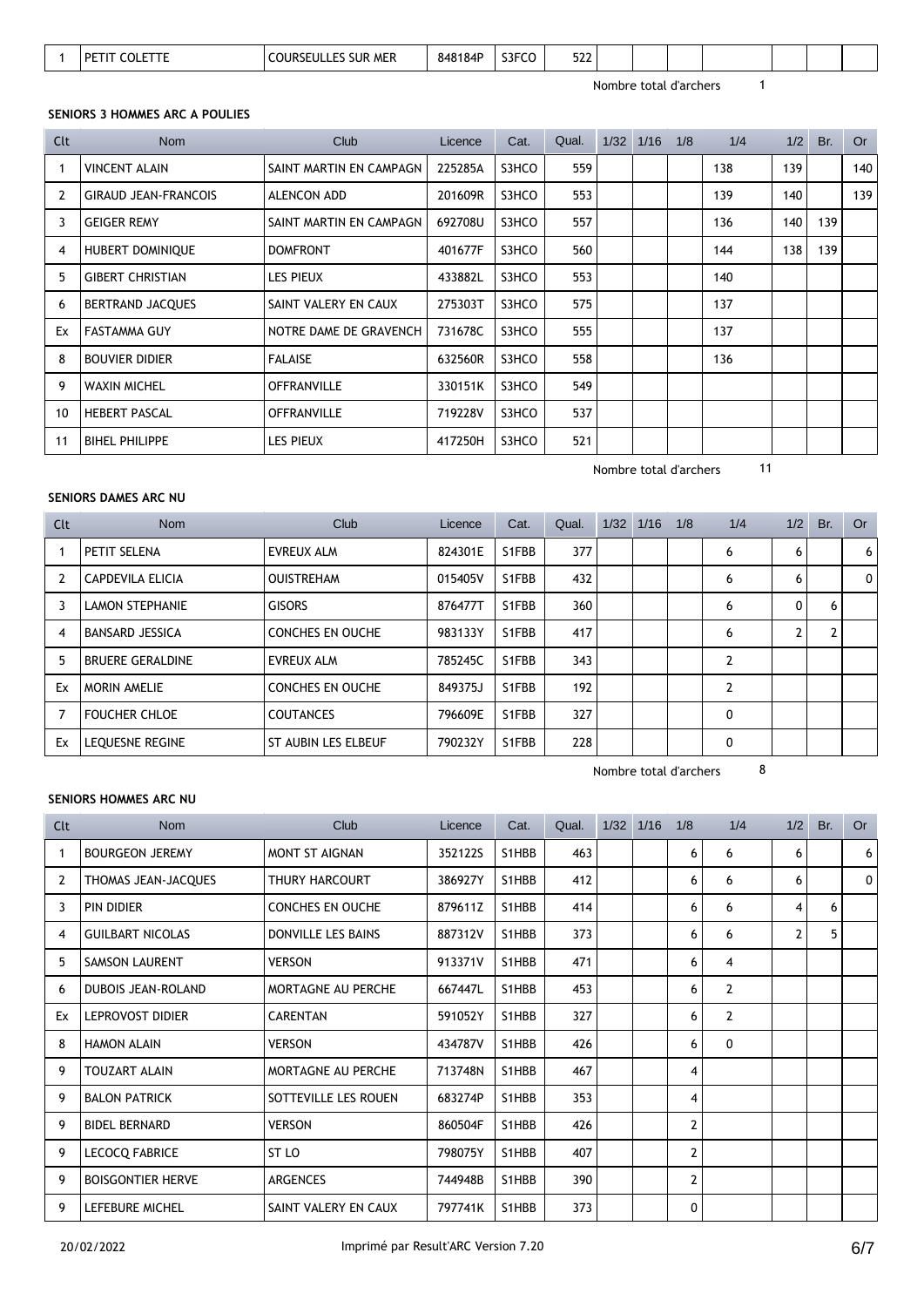| <b>THIERRY</b><br>KNEISZ . | SAINT VALERY EN CAUX | 715002B | S1HBB | 357 |  |  |  |  |
|----------------------------|----------------------|---------|-------|-----|--|--|--|--|
| LE GUELLEC PASCAL          | <b>BIHOREL</b>       | 604117Z | S1HBB | 302 |  |  |  |  |

Nombre total d'archers 212

#### **Club Organisateur**

#### **Arbitre Responsable**

0976130 CLUB SPORTIF DE GRAVENCHON

M. LEGOUPIL GERARD

**Liste des arbitres** 

**275552N - M. LEGOUPIL GERARD / 452704V - M. BRAUN FRANCOIS / 369829N - M. ROLLAND CHRISTOPHE / 804938H - M. TOULLEC CHRISTOPHE / 233847G - M. SENECAL CLAUDE / 366817P - M. LARGILLET CEDRIC / 409423A - M. FOLOPPE DENIS / 307840J - M. LECAUCHOIS CHRISTOPHE / 872656P - M. WAUTERS ALAIN / 392567D - M. VARNIERE NICOLAS / 448688E - M. FERRAND ROMAIN / 935384X - Me. LEROY CHLOE / 347661T - Me. LEGOUPIL FRANCOISE /** 

**Liste des entraîneurs**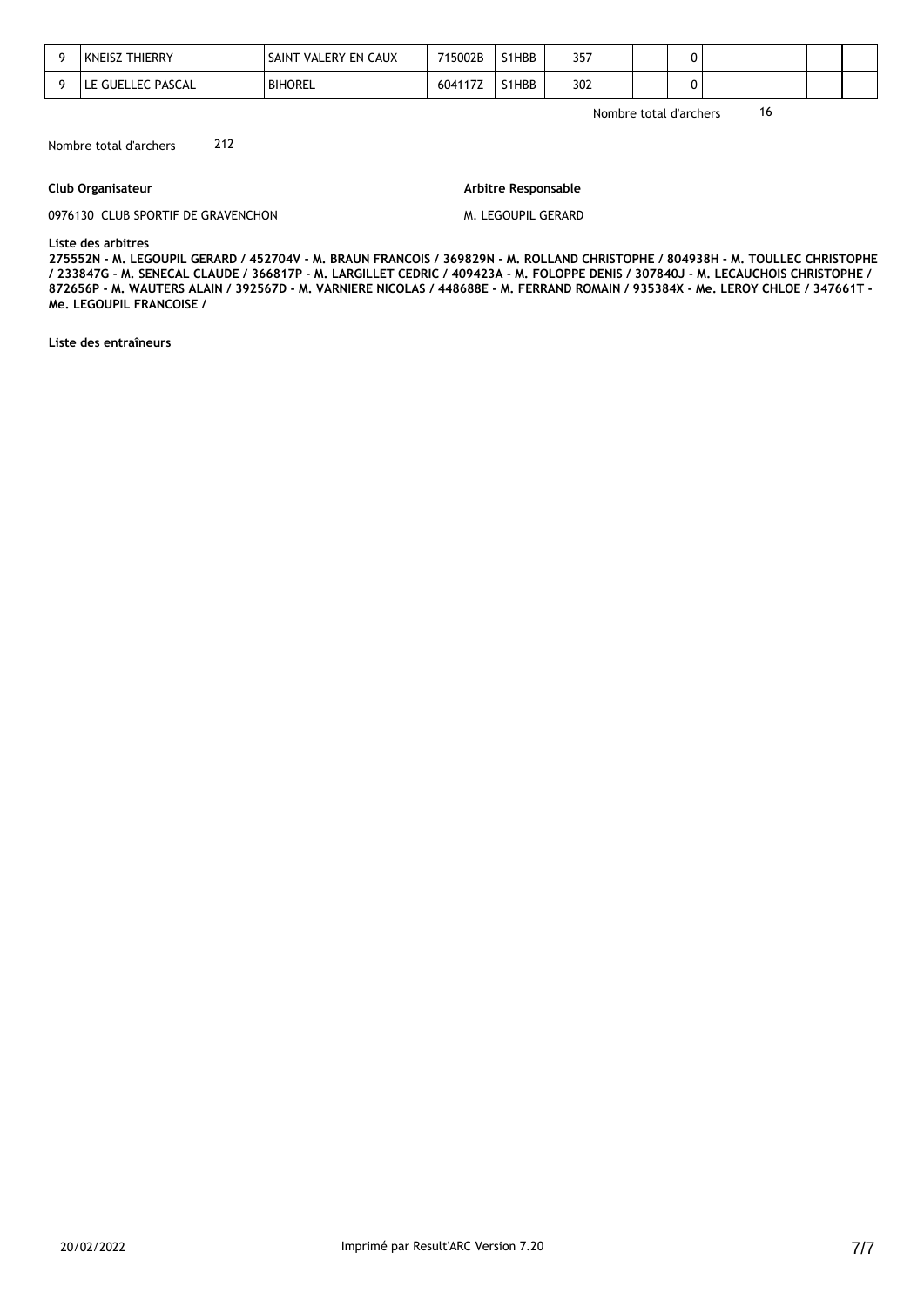S1FCL

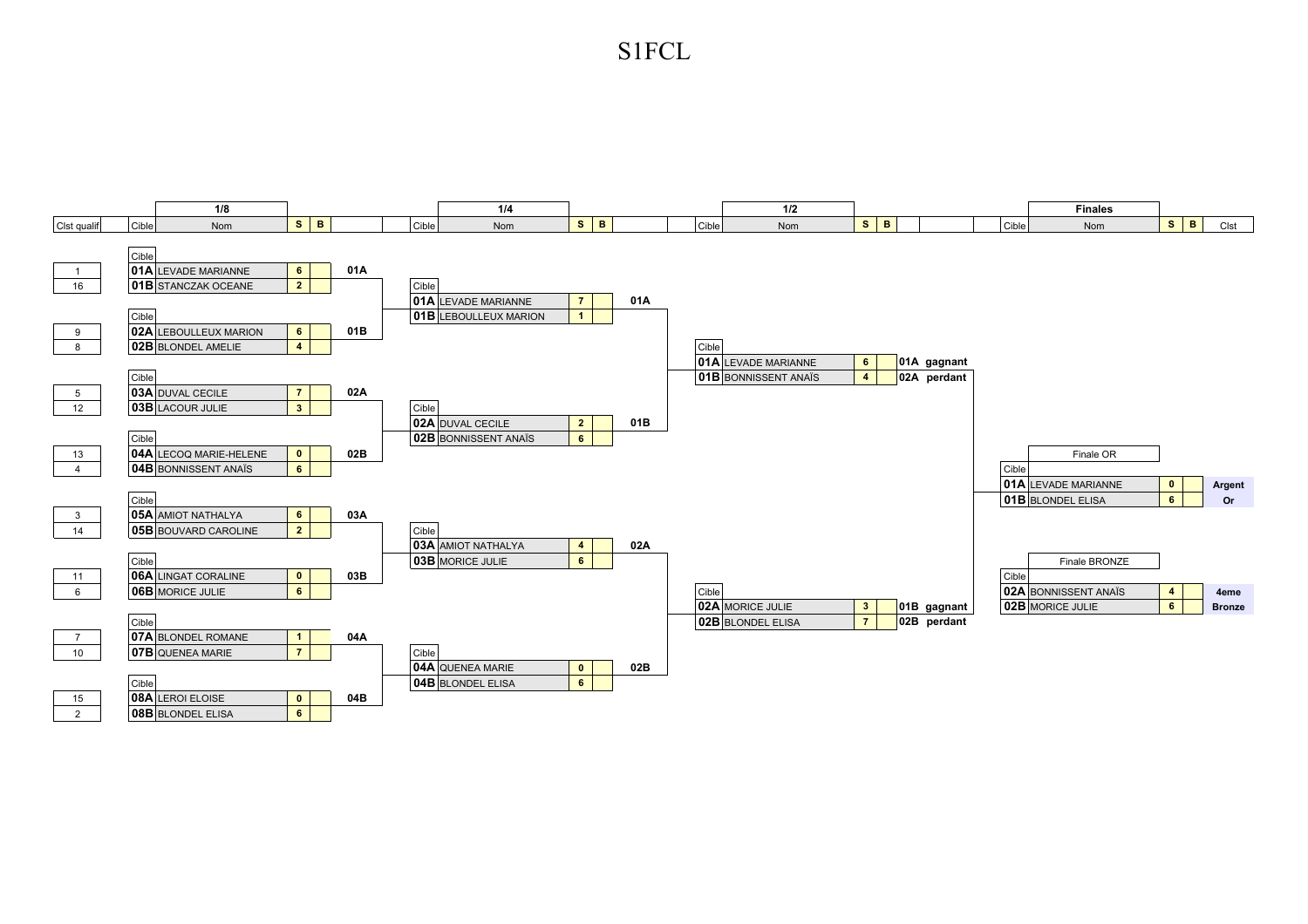# S1FCO

|                |       | 1/2                        |     |   |     |         |       | <b>Finales</b>         |              |   |               |
|----------------|-------|----------------------------|-----|---|-----|---------|-------|------------------------|--------------|---|---------------|
| Clst qualif    | Cible | <b>Nom</b>                 | S   | B |     |         | Cible | Nom                    | $\mathbf{s}$ | B | Clst          |
|                |       |                            |     |   |     |         |       |                        |              |   |               |
|                | Cible |                            |     |   |     |         |       |                        |              |   |               |
|                |       | 21A FRAIGNEAU CLEMENCE     | 142 |   | 21A | gagnant |       | Finale OR              |              |   |               |
| 4              | 21B 0 |                            |     |   | 22A | perdant | Cible |                        |              |   |               |
|                |       |                            |     |   |     |         |       | 21A FRAIGNEAU CLEMENCE | 144          |   | Or            |
|                | Cible |                            |     |   |     |         |       | 21B DUMESNIL EMILIE    | 143          |   | <b>Argent</b> |
| 3              |       | <b>22A DUMESNIL EMILIE</b> | 143 |   | 21B | gagnant |       |                        |              |   |               |
| $\overline{2}$ |       | 22B DUCLOS MARIE           | 138 |   | 22B | perdant |       |                        |              |   |               |
|                |       |                            |     |   |     |         |       |                        |              |   |               |
|                |       |                            |     |   |     |         |       | Finale BRONZE          |              |   |               |
|                |       |                            |     |   |     |         | Cible |                        |              |   |               |
|                |       |                            |     |   |     |         | 22A 0 |                        | $\bf{0}$     |   | 4eme          |
|                |       |                            |     |   |     |         |       | 22B DUCLOS MARIE       | 138          |   | <b>Bronze</b> |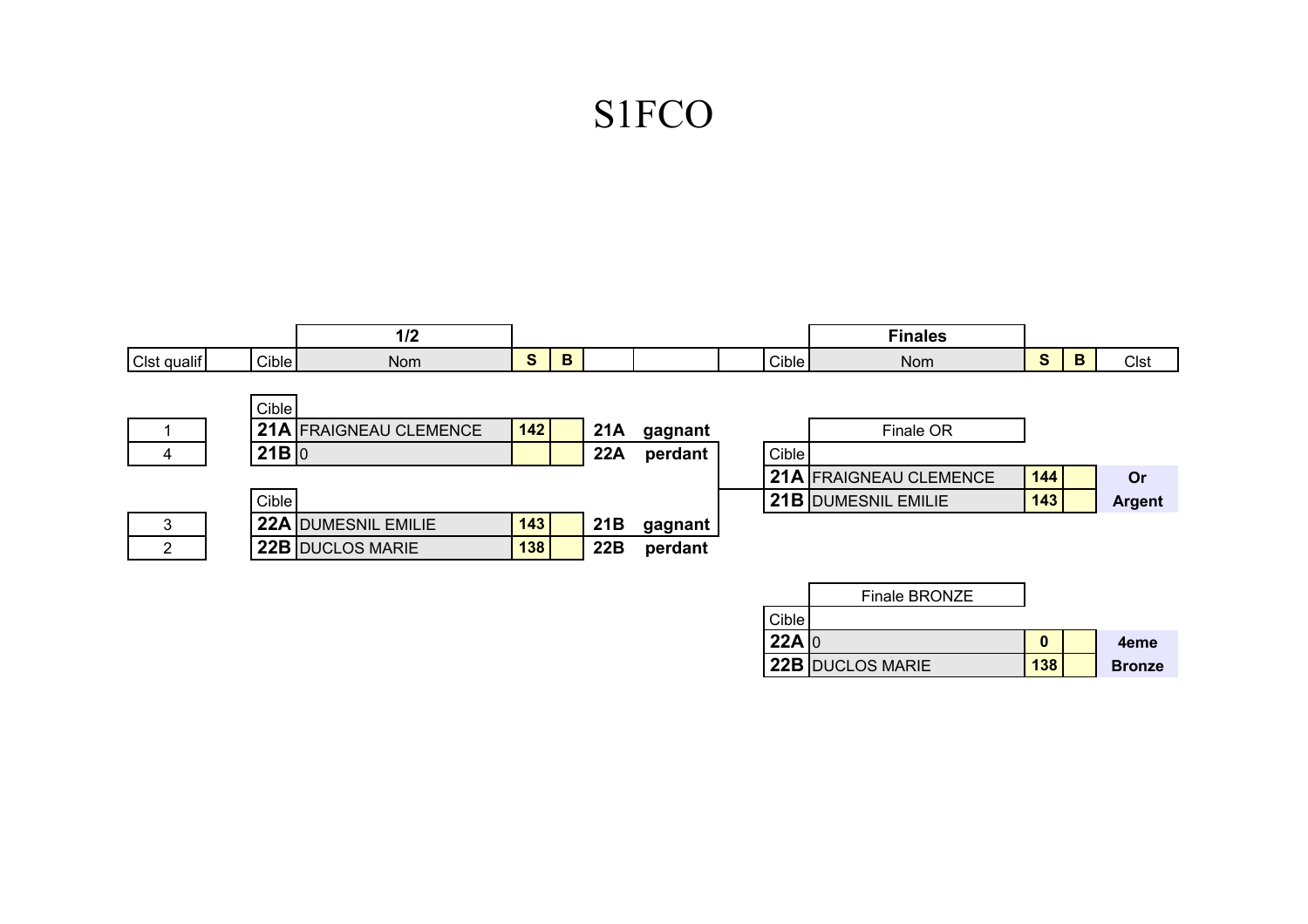### S1HCL

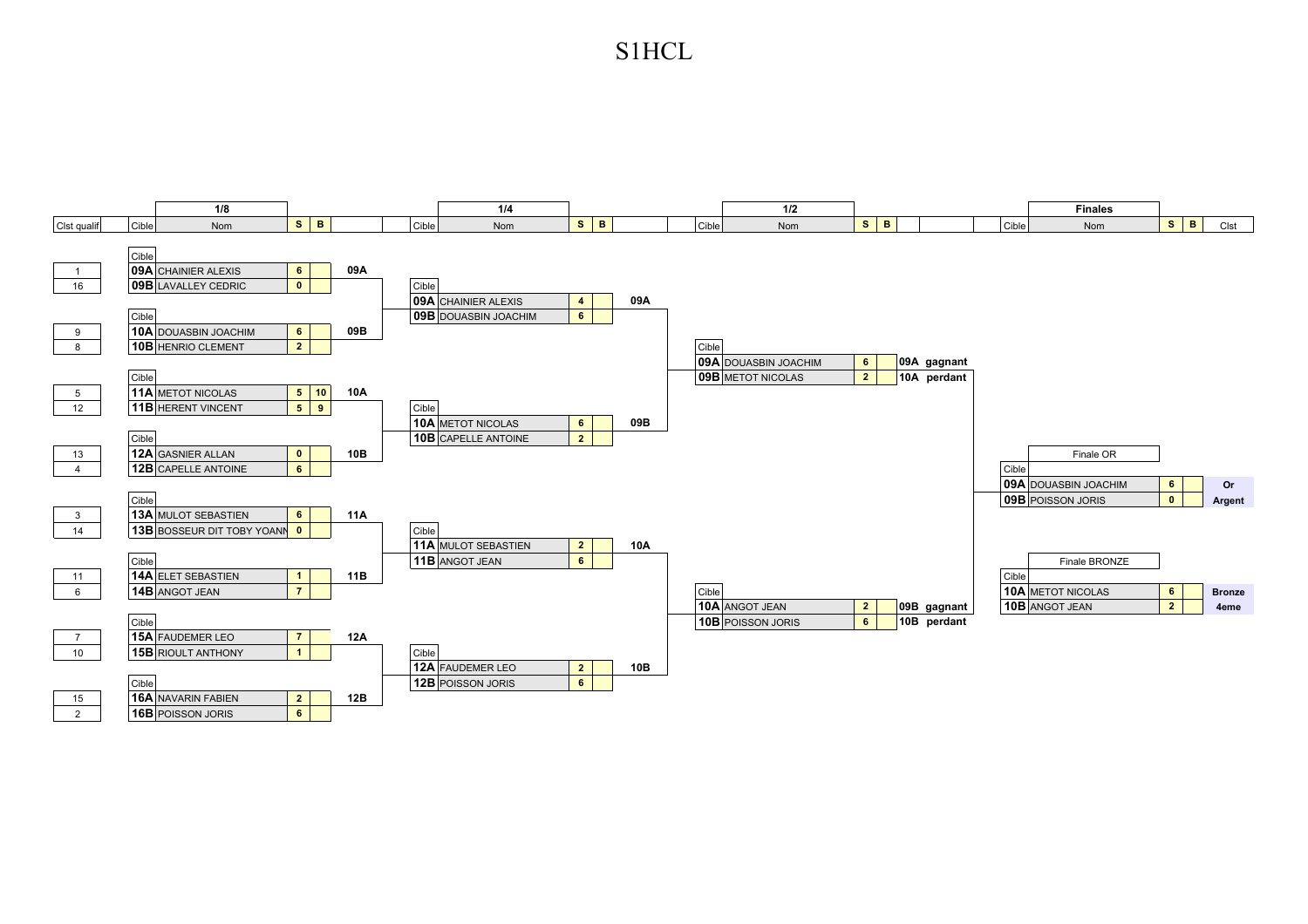# S1HCO

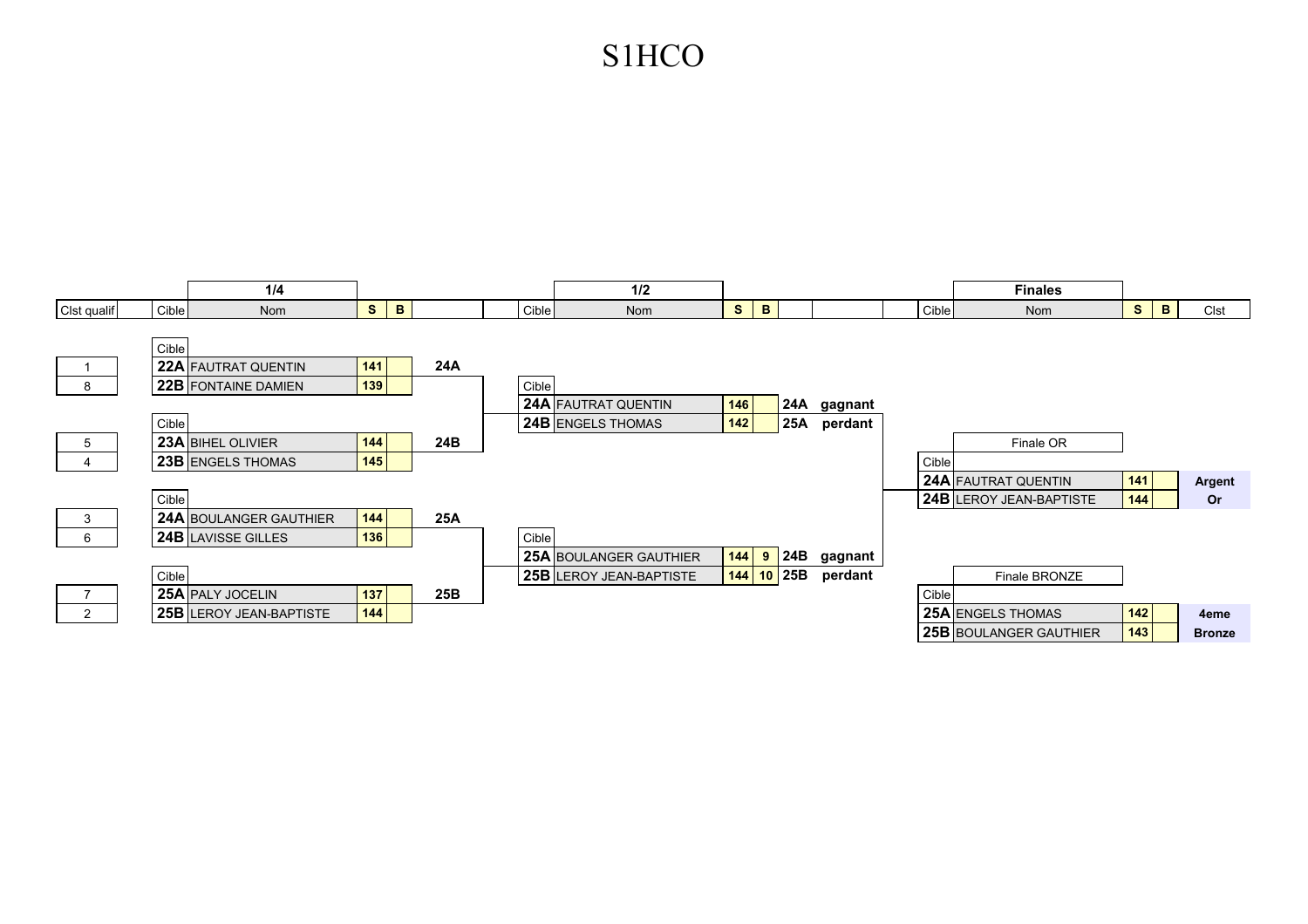S2FCL

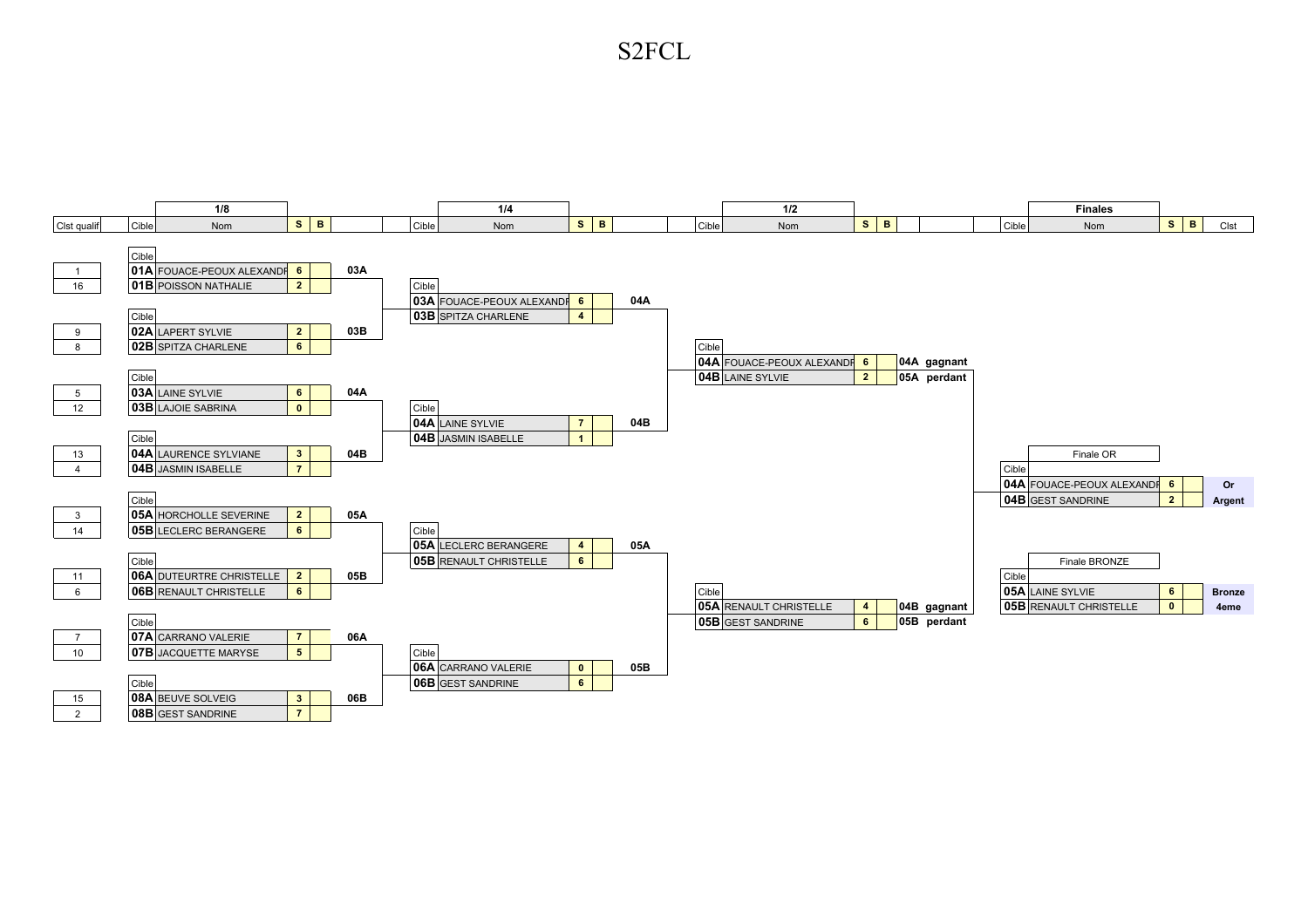## S2FCO

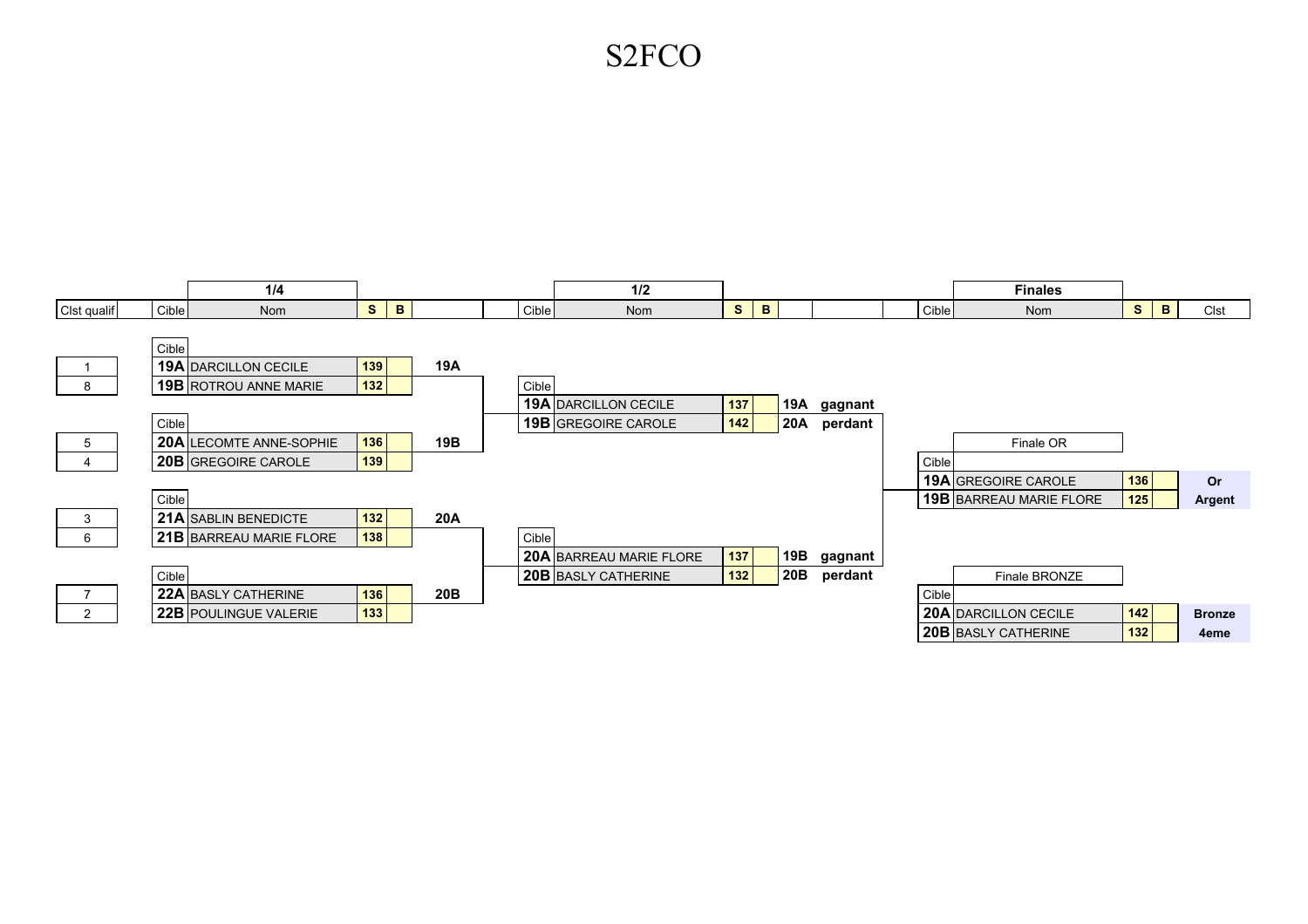S2HCL

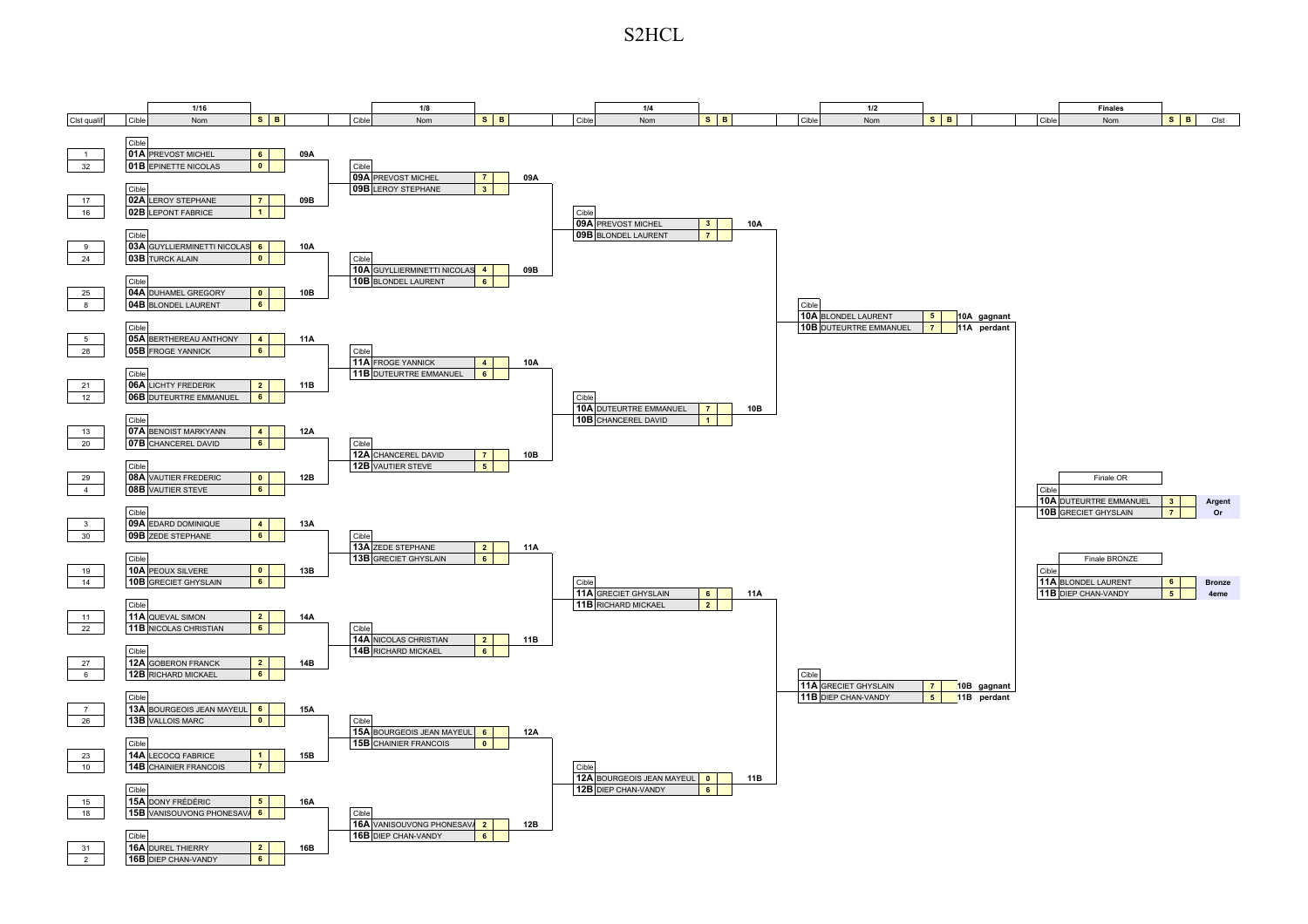### S2HCO

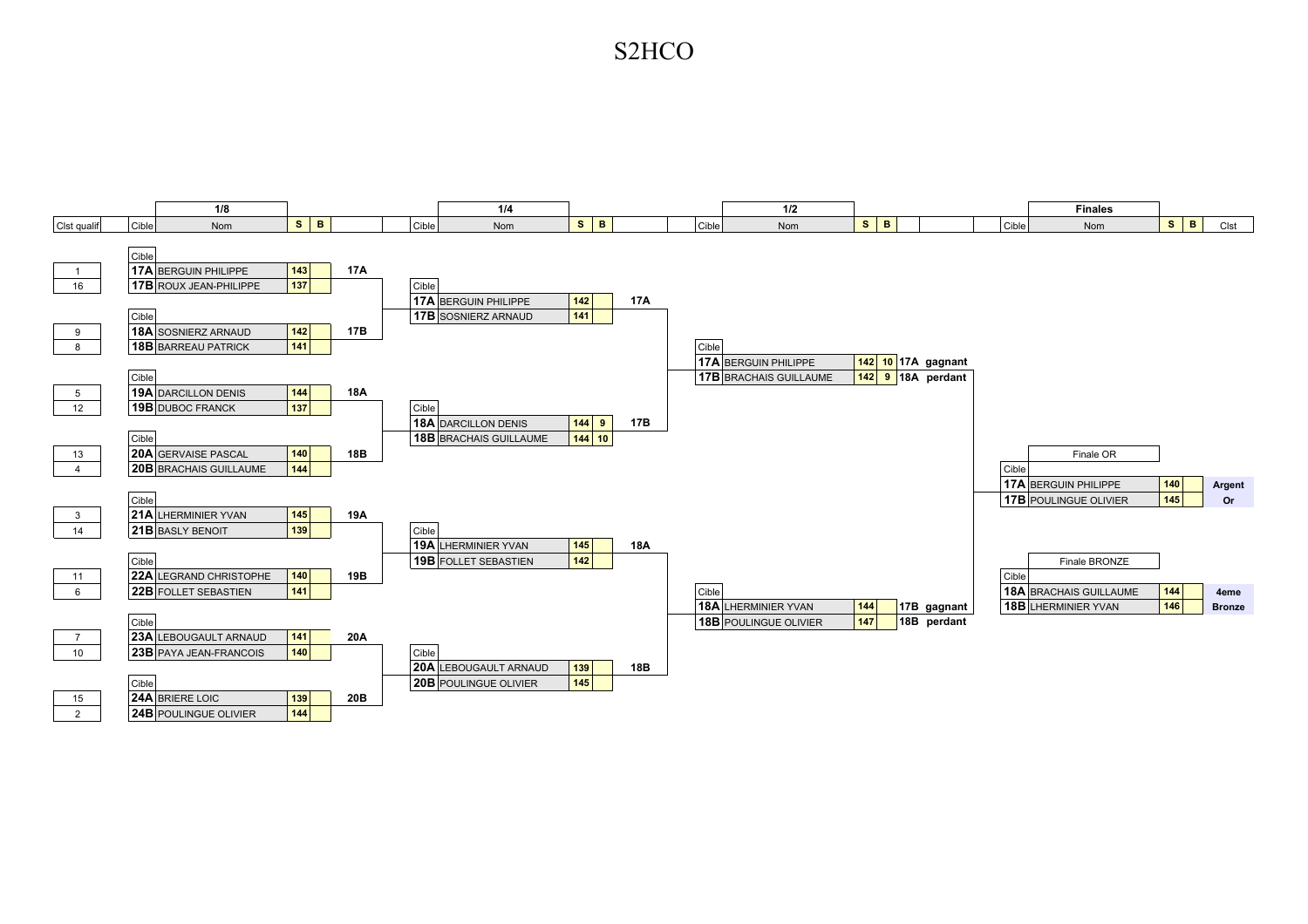# S3FCL

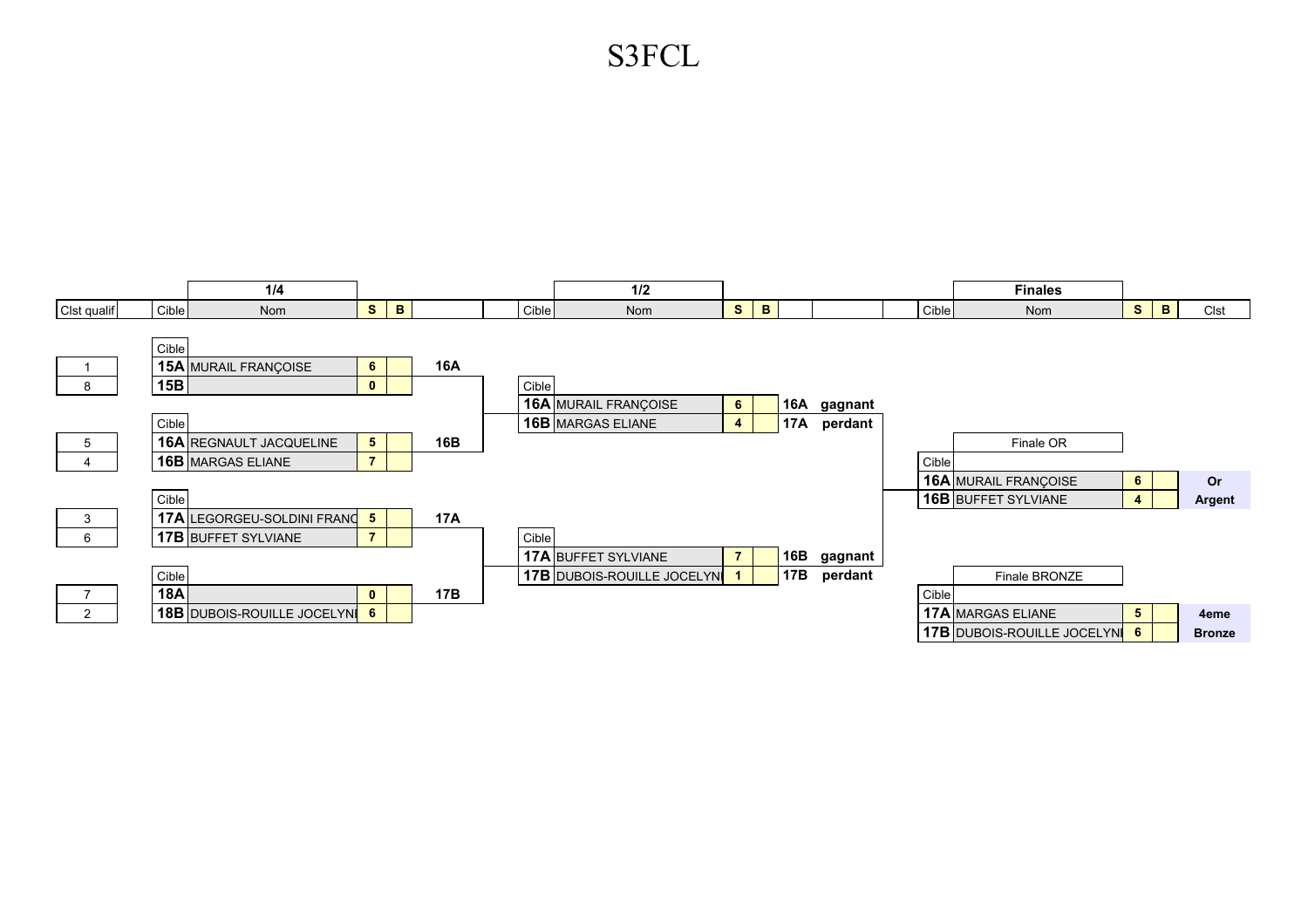S3HCL

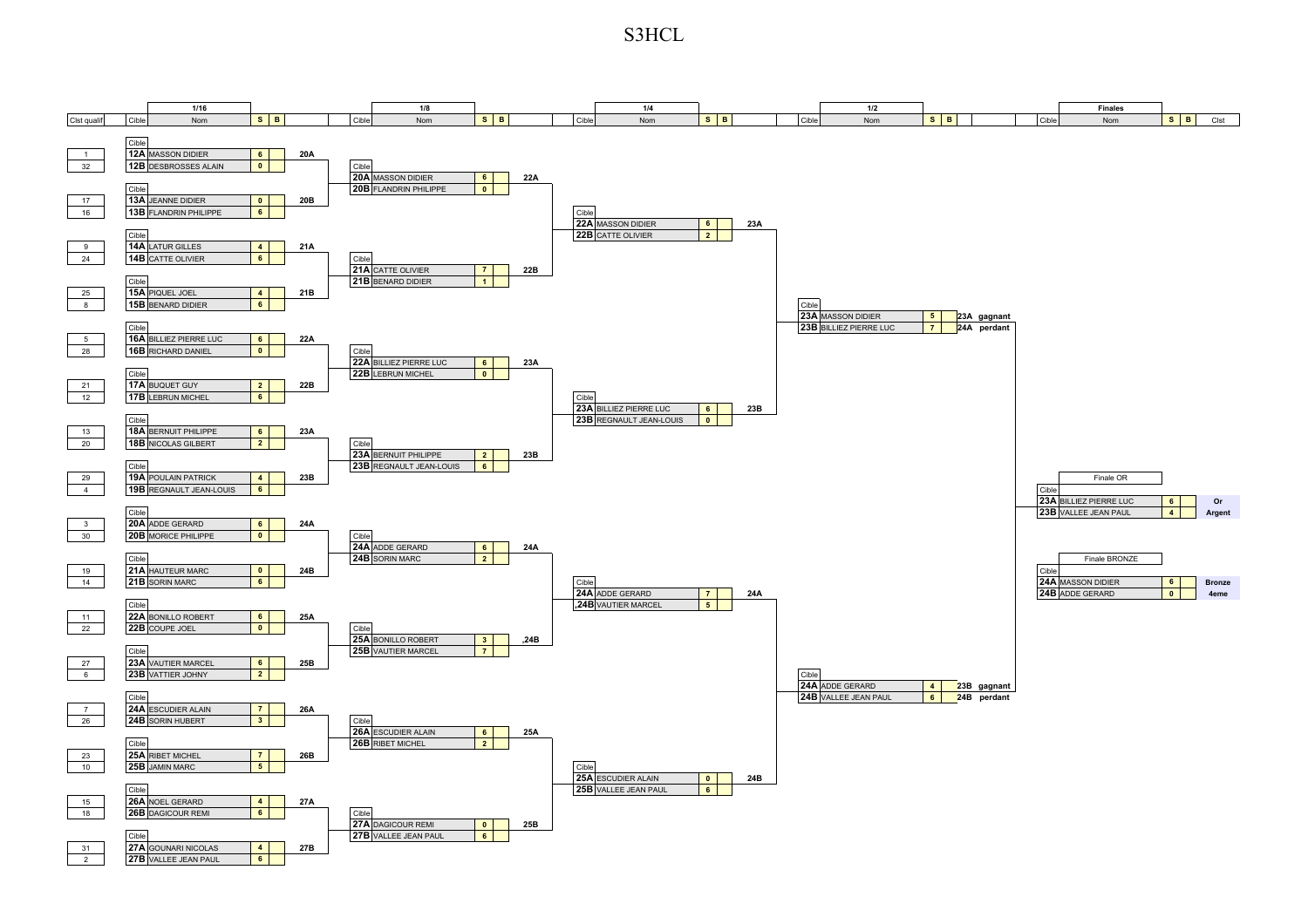# S3HCO

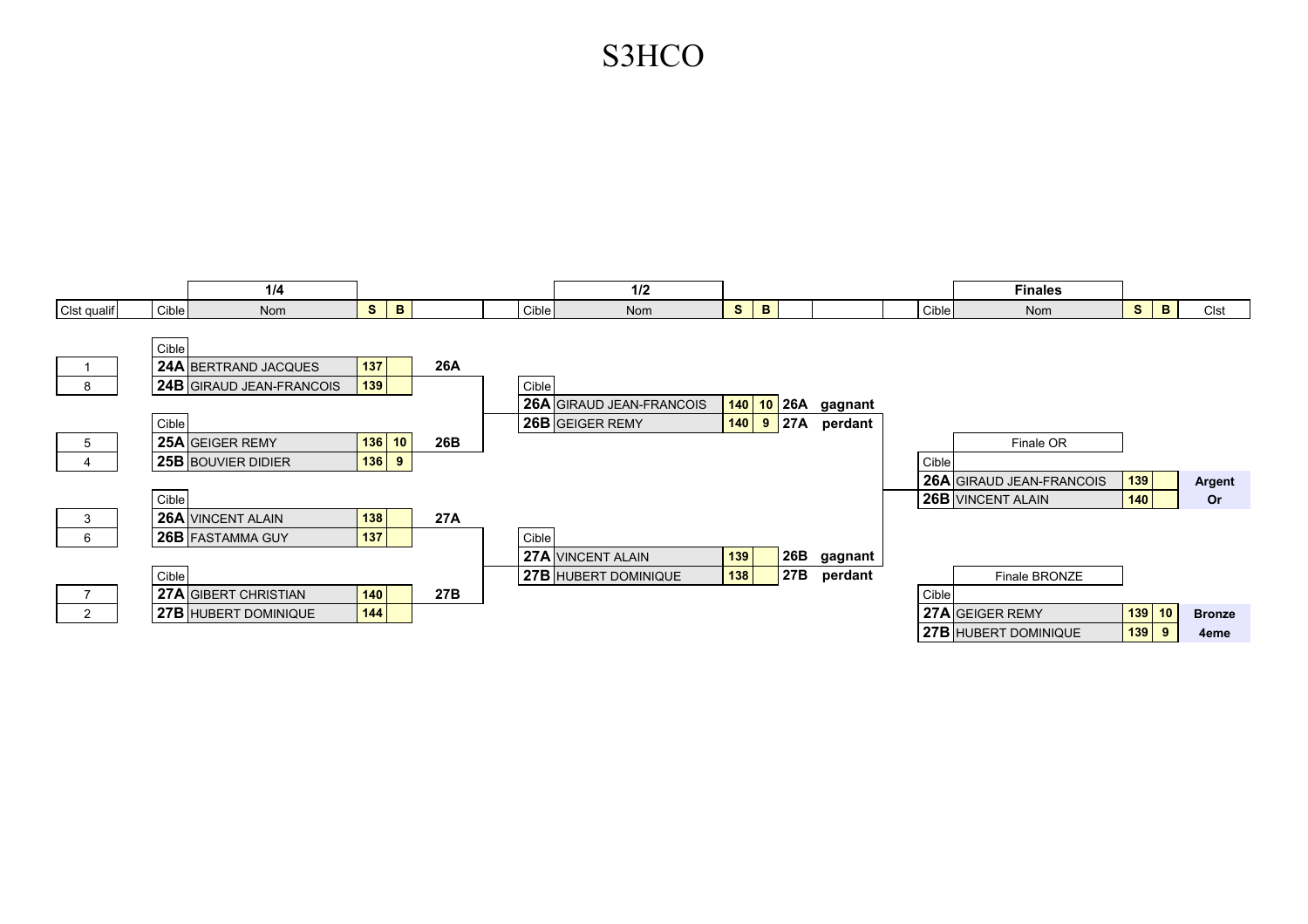SFBB